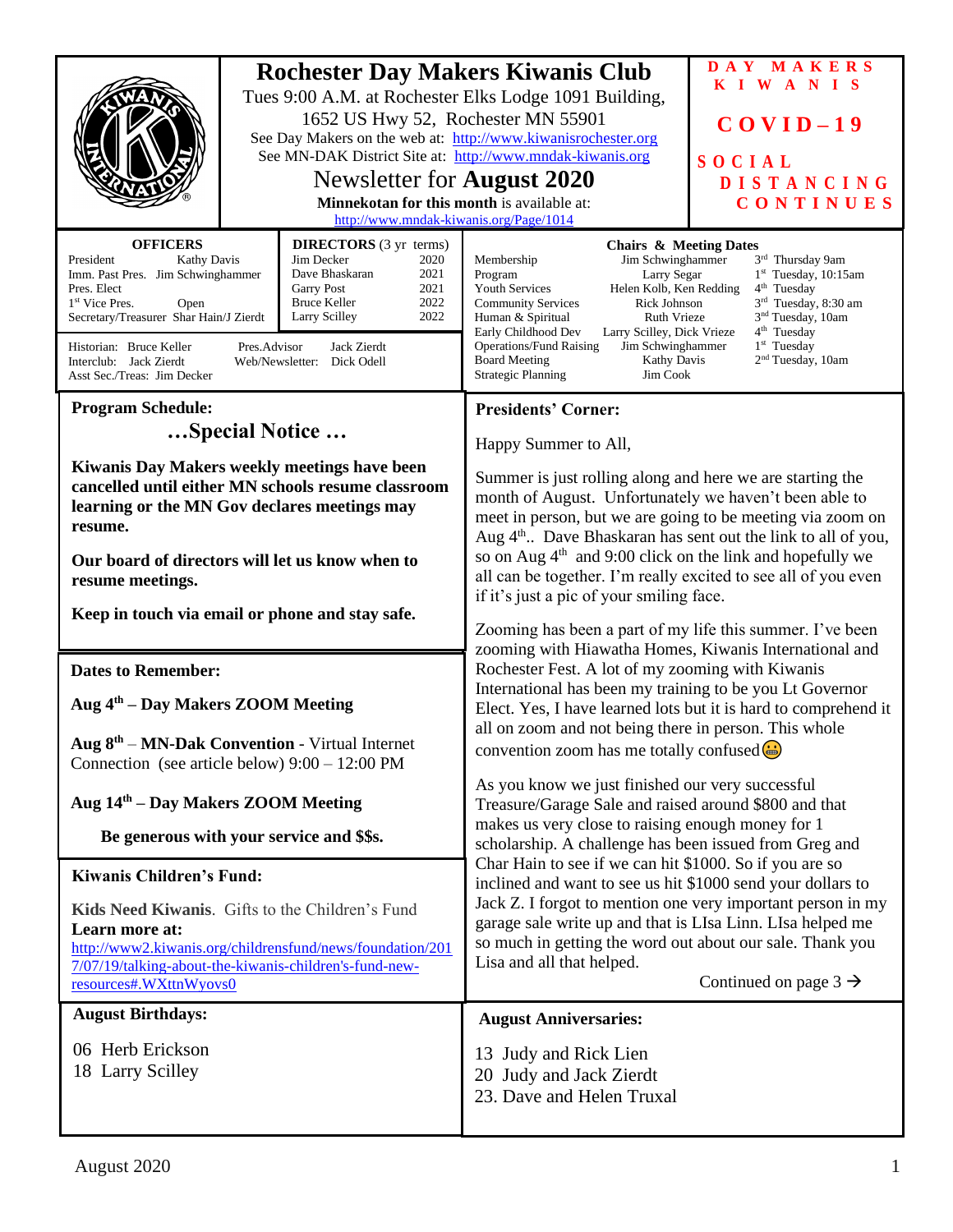| <b>Treasurer's Report - 07/29/2020</b>                                                                                                                                                                                                                                                                           | Day Makers Club Board Meeting:<br><b>July 14, 2020</b>                                                                                                                                                                                                                                                                                                                                                                                                                                                                 |  |
|------------------------------------------------------------------------------------------------------------------------------------------------------------------------------------------------------------------------------------------------------------------------------------------------------------------|------------------------------------------------------------------------------------------------------------------------------------------------------------------------------------------------------------------------------------------------------------------------------------------------------------------------------------------------------------------------------------------------------------------------------------------------------------------------------------------------------------------------|--|
| <b>Bank Balance 07/29/2020:</b><br>\$23,822.28<br><b>Administrative Account:</b><br>\$7,677.47<br>\$10,798.07<br>Service Account:<br>\$5,346.74<br><b>Charitable Account:</b>                                                                                                                                    | The board meeting was called to order at 10:00 AM by<br>President Kathy Davis. The following, voting eligible,<br>Board Members were present: Kathy Davis; Dave<br>Bhaskaran; Garry Post; Jim Schwinghammer; Jim Cook;<br>Jim Decker Larry Scilley and Jack Zierdt.                                                                                                                                                                                                                                                    |  |
| <b>K Dollars Collected:</b><br>957.00<br><b>AS OF JULY 29, 2020</b>                                                                                                                                                                                                                                              | Jim Cook moved to approve the secretary's minutes from<br>the June 9 <sup>th</sup> meeting with Dave Bhaskaran seconding the<br>motion. Motion was approved.                                                                                                                                                                                                                                                                                                                                                           |  |
| <b>Total Membership:</b><br>51<br><b>Jack Zierdt</b> , Treasurer                                                                                                                                                                                                                                                 | The Treasurer's Report was accepted/approved as printed<br>and sent out on a motion by Jim Cook and 2 <sup>nd</sup> by Dave<br>Bhaskaran.                                                                                                                                                                                                                                                                                                                                                                              |  |
| <b>Children's Fund Annual Meeting:</b><br>Via Zoom                                                                                                                                                                                                                                                               | A short discussion was held regarding the upcoming<br>treasure/garage sale at Kathy Davis's on Friday and<br>Saturday July 24 <sup>th</sup> and 25 <sup>th</sup> .                                                                                                                                                                                                                                                                                                                                                     |  |
| The Kiwanis Children's Fund annual meeting will be<br>held at 9 a.m. ET August 13, 2020, via Zoom.<br>https://www.kiwanis.org/convention/2020-kiwanis-<br>childrens-fund-annual-<br>$\frac{\text{meeting?} \text{zs}}{6pPgel\&\text{zl}} = 0 \text{uBx6}$<br>Go to the above web site URL, which will then allow | Following a brief discussion regarding the distribution of<br>the K Dollars, Jim Decker and Dave Bhaskaran stated<br>that they felt the K Dollars should be divided up evenly<br>between the Kiwanis Children's Fund and the District<br>Educational Foundation. Approved by Consensus. (K<br>Dollars should be sent or given to Judy Zierdt by August<br>$1st$ .)                                                                                                                                                     |  |
| you to enter your email id for the Zoom meeting.<br>Kiwanians can attend the meeting and learn how gifts to<br>the Children's Fund have been used to serve children<br>around the world.                                                                                                                         | A discussion was held on the annual contribution of<br>school supplies and backpacks to the Rochester School<br>District. It was moved by Jim Decker and seconded by<br>Dave Bhaskaran that we donate \$150 to Running Start for<br>Schools through the United Way. Motion Carried.                                                                                                                                                                                                                                    |  |
| <b>Dick Odell</b>                                                                                                                                                                                                                                                                                                | A discussion regarding the future of Day Makers Club                                                                                                                                                                                                                                                                                                                                                                                                                                                                   |  |
| <b>Masking Humor for Seniors:</b><br>Do not let them take<br>your temperature<br>going into the store!<br>It's a scam! They're<br>erasing your memory.<br>I went for bread and<br>eggs and came home<br>with Blue Bell Ice                                                                                       | meetings brought us to the point of setting up the process<br>of having two (2) ZOOM meetings during the month of<br>August. Consensus was to hold club meetings on<br>Tuesday, August 4 <sup>th</sup> and Tuesday, August 18 <sup>th</sup> at 9:00<br>AM. Information will be sent out during the next few<br>weeks to the members on the ZOOM meeting process for<br>our club meetings.<br>Garry Post moved and Dave Bhaskaran seconded to<br>adjourn the meeting at 10:54 am. Motion Approved<br><b>Jack Zierdt</b> |  |
| <b>Cream and Snickers.</b>                                                                                                                                                                                                                                                                                       |                                                                                                                                                                                                                                                                                                                                                                                                                                                                                                                        |  |
| <b>Dick Odell</b>                                                                                                                                                                                                                                                                                                |                                                                                                                                                                                                                                                                                                                                                                                                                                                                                                                        |  |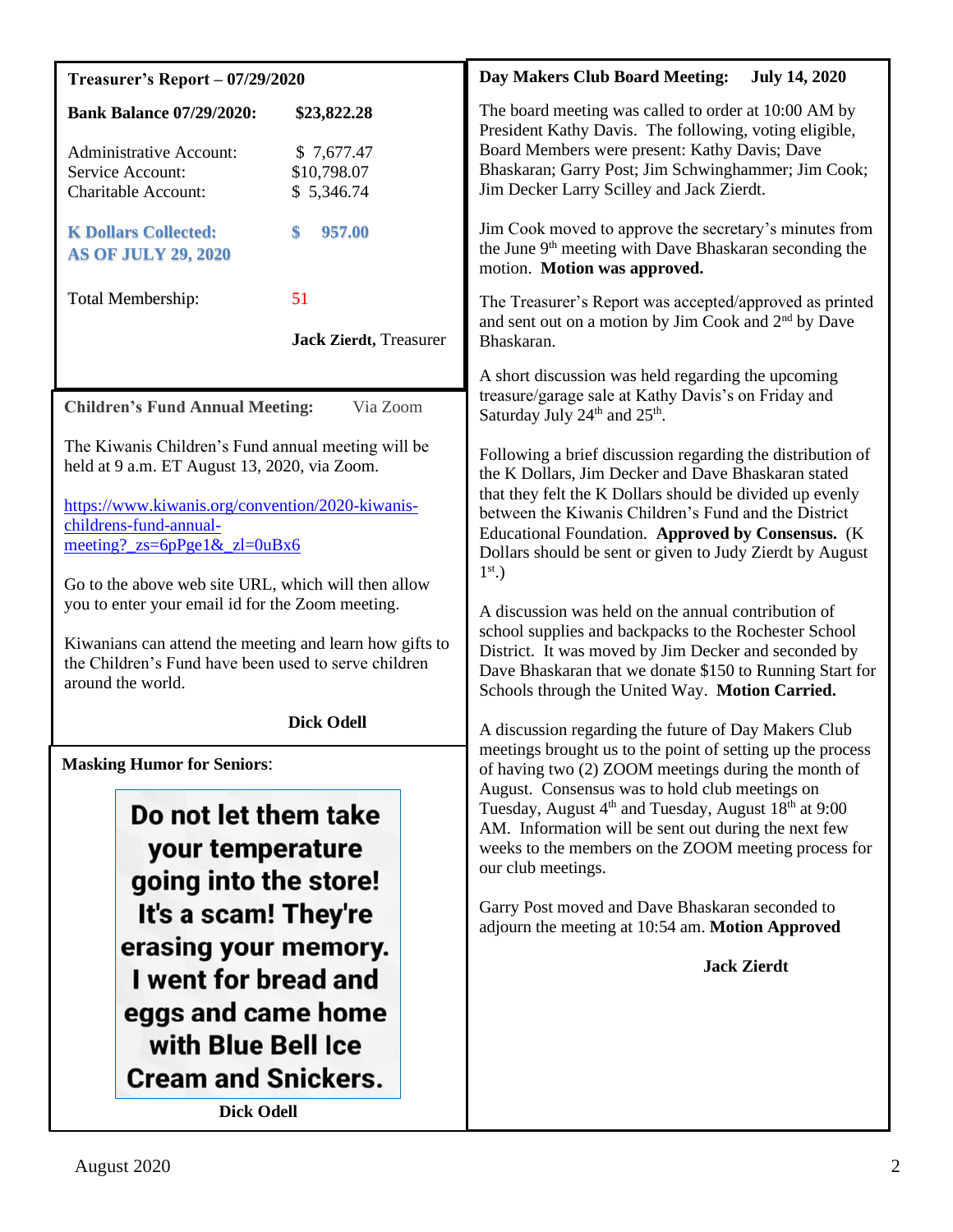| <b>Kiwanis Day Makers Club Dues:</b>                                                                                                                                                                                                                        | <b>Kiwanis DM Garage Sale:</b><br>Report                                                                                                                                                                                                                                                                                                                 |  |
|-------------------------------------------------------------------------------------------------------------------------------------------------------------------------------------------------------------------------------------------------------------|----------------------------------------------------------------------------------------------------------------------------------------------------------------------------------------------------------------------------------------------------------------------------------------------------------------------------------------------------------|--|
| July is the beginning of the $4th$ quarter of the Kiwanis<br>year. Therefore, the 4th quarter (July, Aug, Sept) dues<br>are now payable. Please send your check for the 4 <sup>th</sup><br>quarter dues to Jack.                                            | On Friday and Saturday July 24th and 25th we held a very<br>successful Treasures/Garage Sale!!!!! At the end of the<br>sale we raised \$755.00 and by Sunday afternoon we were<br>up to \$826.00. Way to go Day Makers !!!                                                                                                                               |  |
| Some of you still owe for the $3rd$ quarter of the Kiwanis<br>year so please send those dues in as well. If you aren't<br>sure if you paid your 3 <sup>rd</sup> quarter dues, please feel free<br>to contact Jack.                                          | This couldn't of happened without the help of Dave B and<br>Maureen, Herb E, Helen K, Jim C, Rick J and Sue and<br>Garry P. Along with the 15 people who brought items to<br>sell.                                                                                                                                                                       |  |
| The dues are as follows: Regular Membership \$45.00<br>@quarter; Spouse Membership \$25.00 @quarter and<br>Life Membership \$35.00 @quarter.                                                                                                                | We did not price items but told customers as they came<br>up the driveway about our purpose for our sale, to raise<br>money for scholarships and that we gave 3 \$1,000<br>scholarships last year and wanted to do it next year,<br>whatever they gave as a donation would go to our<br>scholarship fund. Most people were very happy to<br>participate. |  |
| And do not worry, Social Distancing may be<br>maintained for home deliveries                                                                                                                                                                                |                                                                                                                                                                                                                                                                                                                                                          |  |
|                                                                                                                                                                                                                                                             | Yes, we plan to do it next year and include our well<br>known plant sale $\bigodot$                                                                                                                                                                                                                                                                      |  |
|                                                                                                                                                                                                                                                             | <b>Kathy Davis</b>                                                                                                                                                                                                                                                                                                                                       |  |
|                                                                                                                                                                                                                                                             | <b>Rochester Day Makers Club:</b><br><b>ZOOM</b> Meeting                                                                                                                                                                                                                                                                                                 |  |
|                                                                                                                                                                                                                                                             | Time: Aug 4, 2020 09:00 AM Central Time                                                                                                                                                                                                                                                                                                                  |  |
|                                                                                                                                                                                                                                                             |                                                                                                                                                                                                                                                                                                                                                          |  |
|                                                                                                                                                                                                                                                             | To join Zoom Meeting, Go to this URL:<br>https://us02web.zoom.us/j/81445193258?pwd=dGZLd3d                                                                                                                                                                                                                                                               |  |
| <b>Jack Zierdt</b><br><b>DM</b> Treasurer                                                                                                                                                                                                                   | YYnZTTlp5UVRNOWdMWUs4dz09                                                                                                                                                                                                                                                                                                                                |  |
| Aug $8th$ via Internet<br><b>MN-Dak District Convention:</b>                                                                                                                                                                                                | You will then key in the following info:                                                                                                                                                                                                                                                                                                                 |  |
| Here is your chance to go to a Kiwanis Convention                                                                                                                                                                                                           | Meeting ID: 814 4519 3258<br>Passcode: goblue                                                                                                                                                                                                                                                                                                            |  |
| without leaving your house and no registration fee.                                                                                                                                                                                                         |                                                                                                                                                                                                                                                                                                                                                          |  |
| Sat, August 8, 2020 9:00 AM - 12:00 PM CDT                                                                                                                                                                                                                  | Dave Bhaskaran                                                                                                                                                                                                                                                                                                                                           |  |
|                                                                                                                                                                                                                                                             |                                                                                                                                                                                                                                                                                                                                                          |  |
| Speakers include:                                                                                                                                                                                                                                           | <b>President's Corner:</b><br>Continued from page 1                                                                                                                                                                                                                                                                                                      |  |
| •MNDAK Governor Rachael Disrud<br>•Brad Boyd - Kiwanis International Representative<br>•Paul Palazzolo - Former Kiwanis International<br>President<br>•Daniel Vigeron - 2019-2020 Kiwanis International<br>President                                        | Once again it is dues time and if you haven't paid your<br>dues for this final quarter of the year please get them in to<br>Jack Z. I know we haven't been meeting in person but we<br>are still a club and have obligations. Hopefully we will be<br>getting our Key Club and K Kids going again this fall.                                             |  |
| Use this link to register (for free) for the Convention:<br>https://www.eventbrite.com/e/2020-mndak-kiwanis-<br>vcon-tickets-<br>113701418002?utm_source=eventbrite&utm_medium=<br>email&utm_campaign=post_old_publish&utm_content<br>=shortLinkViewMyEvent | I think I have covered everything on my list and if I<br>haven't I'll send you a note. $\bigcirc$<br>I'm looking forward to zooming with you on Aug 4th.<br>Remember if you have Kiwanis questions email or call<br>me.                                                                                                                                  |  |